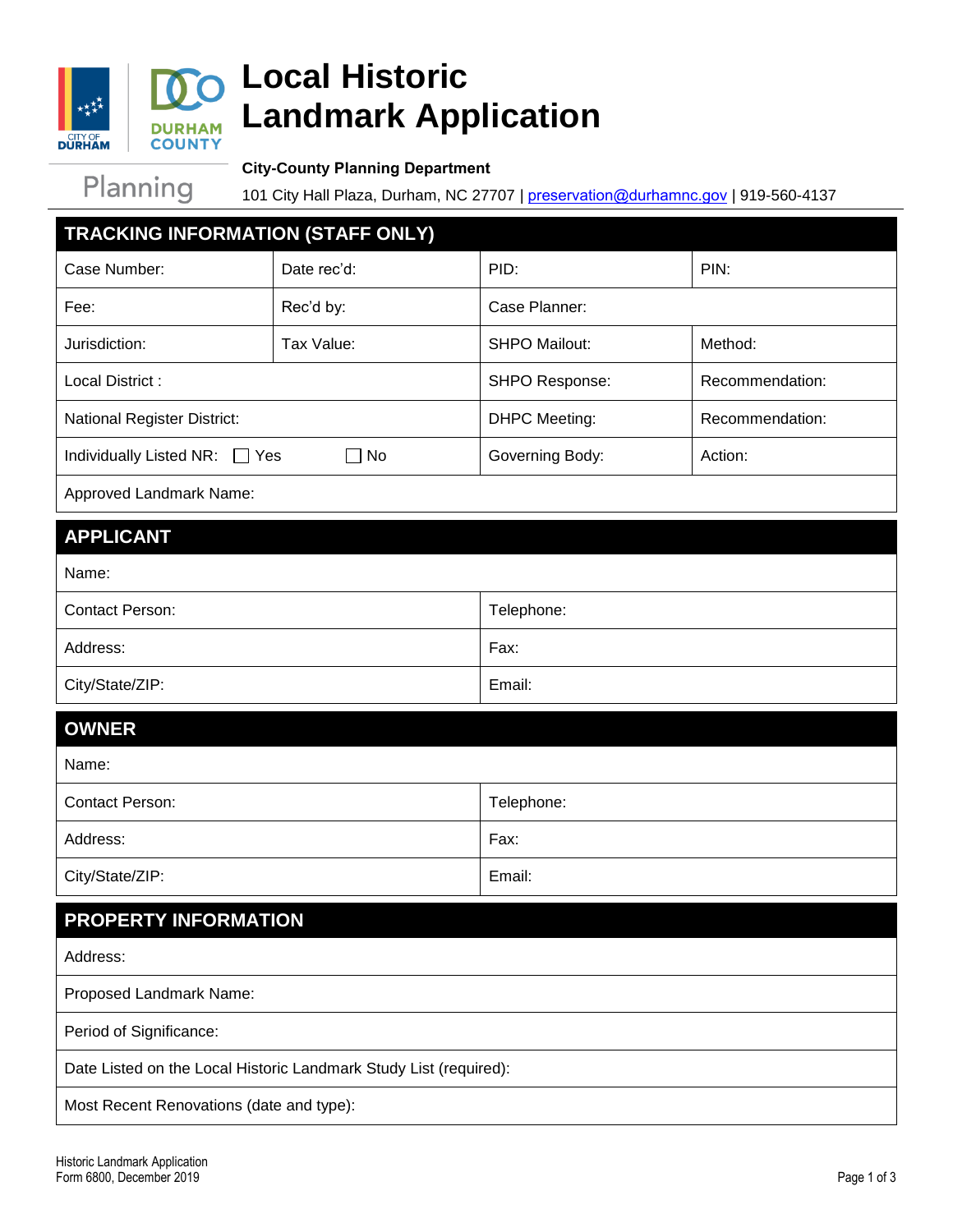#### **LANDMARK CRITERIA**

To be eligible for Local Historic Landmark Status a property must meet at least one of the criteria listed below. Indicate which criteria this property fits into. Check all that apply.

 The property is associated with events that have made a significant contribution to the broad patterns of local, regional, or national history.

The property is associated with the lives of persons significant in local, regional, national history.

 The property embodies the distinctive characteristics of a type, period, or method of construction, represents the work of a master, or possesses high artistic values (i.e., the architecture alone is significant in its own right).

The property has yielded or may be likely to yield, information important to Durham's history or prehistory.

#### **APPLICATION ATTACHMENTS The following items must be submitted as part of this application:** (Application material can be submitted digitally by CD or flash drive, or e-mailed directly to the case planner.) **Required Optional 1. Written Description:** Provide a thorough written description of the property/structure and its significance. The description should include all of the following elements: a. Description of the existing physical attributes of the property including the architecture (style, design, materials, notable features, etc.), and the site. b. If the property has undergone any alterations from its original state, describe the original characteristics of the structure, the nature of the alterations, and when the alterations occurred. There should be documentation of what features are original to the structure, and what features are the results of later renovations or additions. c. Description of how the property meets the Landmark Criteria selected above, including documenting the relative uniqueness of this property in the context of the period of significance and today. Important cultural history, architects, builders and early owners should be included if known. 1 digital and 1 hard copy **2.** Pre-submittal Conference Form: Include form from the required pre-submittal conference. │ ✓ **3. Other Explanatory Material:** Applicants may submit any other supporting statements, drawings, or materials that they believe will assist in determining the historical significance of the property. 1 copy **4. Photographs Content:** Include photographs clearly showing all sides of the exterior of the building as it exists today. Provide at least one image showing the entire site from a distance. In addition, photos of significant architectural details are highly recommended. If available, historic photographs should also be submitted, especially if they show the structure during the time listed as the period of significance. Any notable interior features should also be photographed and submitted; however, general photographs of the interior are not required. **Format:** Photographs must be full color (except for historic photos), and either digital at 300 dpi resolution minimum (submitted on CD), or prints at least 8x10 inches minimum. 1 digital and 1 hard copy **5. Application Fee:** A check made payable to the City of Durham in the amount of \$1,413.00 is required as part of this application. If the application is not approved, the \$26 recording fee will be refunded to the applicant.  $\checkmark$ **6. Additional Fees:** An optional landmark plaque (around \$400) may be placed on the structure.  $\checkmark$ (if approved)